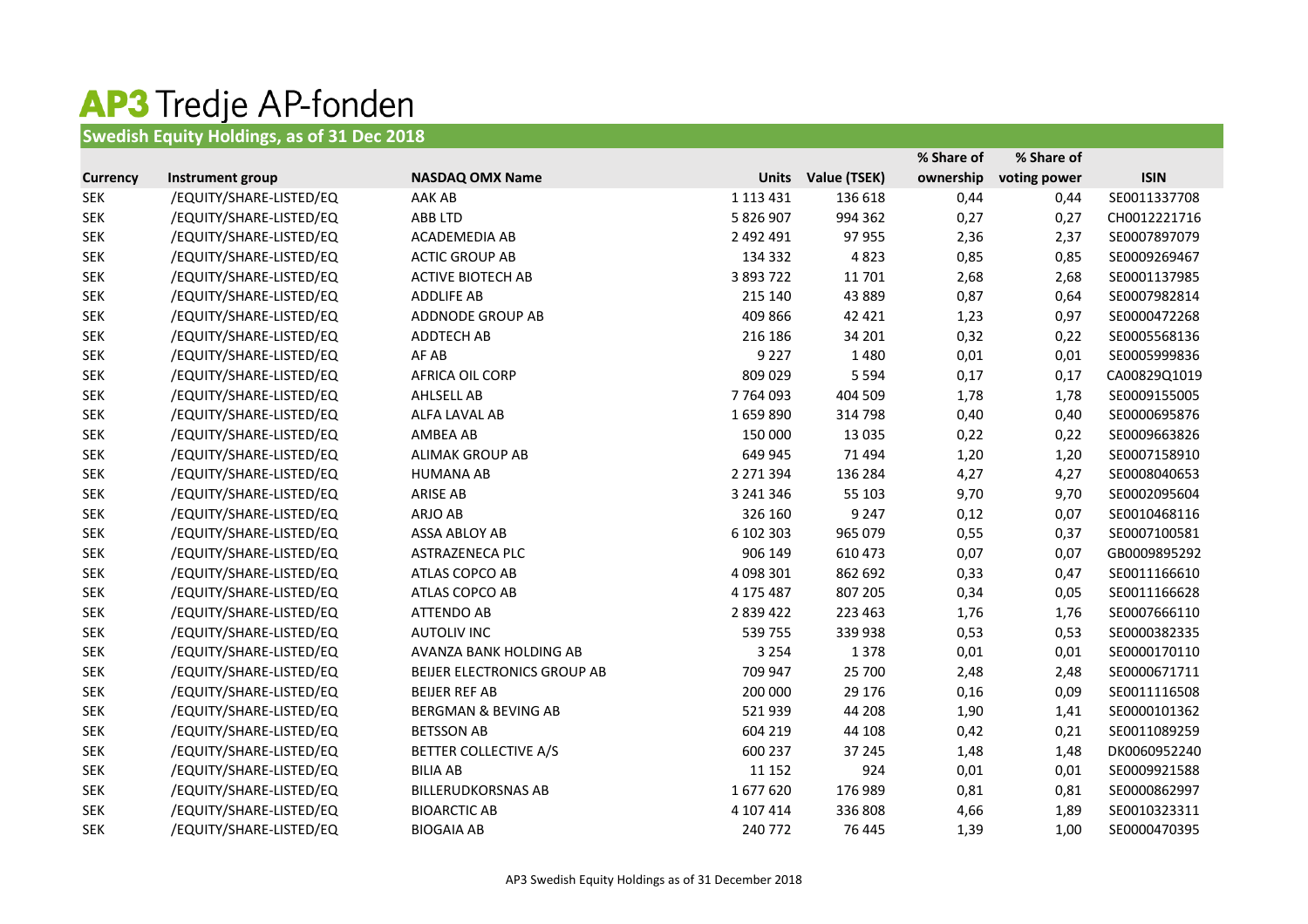|                 |                         |                                   |               |              | % Share of | % Share of   |              |
|-----------------|-------------------------|-----------------------------------|---------------|--------------|------------|--------------|--------------|
| <b>Currency</b> | Instrument group        | <b>NASDAQ OMX Name</b>            | <b>Units</b>  | Value (TSEK) | ownership  | voting power | <b>ISIN</b>  |
| <b>SEK</b>      | /EQUITY/SHARE-LISTED/EQ | <b>BIOTAGE AB</b>                 | 522 437       | 56 946       | 0,81       | 0,81         | SE0000454746 |
| <b>SEK</b>      | /EQUITY/SHARE-LISTED/EQ | AXFOOD AB                         | 215 178       | 32 643       | 0,10       | 0,10         | SE0006993770 |
| <b>SEK</b>      | /EQUITY/SHARE-LISTED/EQ | <b>HEMBLA AB</b>                  | 216 955       | 32 109       | 0,24       | 0,19         | SE0005594728 |
| <b>SEK</b>      | /EQUITY/SHARE-LISTED/EQ | <b>BOLIDEN AB</b>                 | 2 5 2 2 1 0 5 | 484 194      | 0,92       | 0,92         | SE0011088665 |
| <b>SEK</b>      | /EQUITY/SHARE-LISTED/EQ | <b>BONAVA AB</b>                  | 502 145       | 57 345       | 0,46       | 0,22         | SE0008091581 |
| <b>SEK</b>      | /EQUITY/SHARE-LISTED/EQ | <b>BONESUPPORT HOLDING AB/OLD</b> | 4 046 550     | 81943        | 7,81       | 7,81         | SE0009858152 |
| <b>SEK</b>      | /EQUITY/SHARE-LISTED/EQ | <b>BOULE DIAGNOSTICS AB</b>       | 1 220 000     | 63 684       | 6,28       | 6,28         | SE0011231158 |
| <b>SEK</b>      | /EQUITY/SHARE-LISTED/EQ | <b>BRAVIDA HOLDING AB</b>         | 29 155        | 1787         | 0,01       | 0,01         | SE0007491303 |
| <b>SEK</b>      | /EQUITY/SHARE-LISTED/EQ | <b>BTS GROUP AB</b>               | 947803        | 120 371      | 4,98       | 3,55         | SE0000805426 |
| <b>SEK</b>      | /EQUITY/SHARE-LISTED/EQ | <b>BUFAB AB</b>                   | 4 1 3 4       | 354          | 0,01       | 0,01         | SE0005677135 |
| <b>SEK</b>      | /EQUITY/SHARE-LISTED/EQ | <b>BULTEN AB</b>                  | 385 125       | 33 968       | 1,83       | 1,83         | SE0003849223 |
| <b>SEK</b>      | /EQUITY/SHARE-LISTED/EQ | <b>BURE EQUITY AB</b>             | 7020          | 761          | 0,01       | 0,01         | SE0000195810 |
| <b>SEK</b>      | /EQUITY/SHARE-LISTED/EQ | <b>CAMURUS AB</b>                 | 2 1 5 7       | 144          | 0,01       | 0,01         | SE0007692850 |
| <b>SEK</b>      | /EQUITY/SHARE-LISTED/EQ | <b>CARL BENNET AB</b>             | 462 786       | 40 355       | 1,31       | 0,90         | SE0000119299 |
| <b>SEK</b>      | /EQUITY/SHARE-LISTED/EQ | CASTELLUM AB                      | 1 4 1 0 2 2 4 | 230 360      | 0,52       | 0,52         | SE0000379190 |
| <b>SEK</b>      | /EQUITY/SHARE-LISTED/EQ | CATENA MEDIA PLC                  | 245 114       | 24 058       | 0,44       | 0,44         | MT0001000109 |
| <b>SEK</b>      | /EQUITY/SHARE-LISTED/EQ | <b>CELLAVISION AB</b>             | 2 7 0 7       | 518          | 0,01       | 0,01         | SE0000683484 |
| <b>SEK</b>      | /EQUITY/SHARE-LISTED/EQ | <b>CHERRY AB</b>                  | 7 1 4 7       | 619          | 0,01       | 0,00         | SE0010133256 |
| <b>SEK</b>      | /EQUITY/SHARE-LISTED/EQ | <b>CLAS OHLSON AB</b>             | 5626          | 435          | 0,01       | 0,00         | SE0000584948 |
| <b>SEK</b>      | /EQUITY/SHARE-LISTED/EQ | <b>CLOETTA AB</b>                 | 30 688        | 746          | 0,01       | 0,01         | SE0002626861 |
| <b>SEK</b>      | /EQUITY/SHARE-LISTED/EQ | <b>COLLECTOR AB</b>               | 4456          | 221          | 0,00       | 0,00         | SE0007048020 |
| <b>SEK</b>      | /EQUITY/SHARE-LISTED/EQ | <b>CONCENTRIC AB</b>              | 315 573       | 37806        | 0,79       | 0,79         | SE0003950864 |
| <b>SEK</b>      | /EQUITY/SHARE-LISTED/EQ | <b>PROBIAB</b>                    | 842           | 303          | 0,01       | 0,01         | SE0001280355 |
| <b>SEK</b>      | /EQUITY/SHARE-LISTED/EQ | DIOS FASTIGHETER AB               | 12 647        | 713          | 0,01       | 0,01         | SE0001634262 |
| <b>SEK</b>      | /EQUITY/SHARE-LISTED/EQ | DOMETIC GROUP AB                  | 2 837 642     | 156 070      | 0,96       | 0,96         | SE0007691613 |
| <b>SEK</b>      | /EQUITY/SHARE-LISTED/EQ | <b>DUSTIN GROUP AB</b>            | 8841          | 648          | 0,01       | 0,01         | SE0006625471 |
| <b>SEK</b>      | /EQUITY/SHARE-LISTED/EQ | <b>ELECTROLUX AB</b>              | 2 994 411     | 560 254      | 0,97       | 0,78         | SE0000103814 |
| <b>SEK</b>      | /EQUITY/SHARE-LISTED/EQ | <b>ELEKTA AB</b>                  | 2 550 265     | 268 670      | 0,66       | 0,49         | SE0000163628 |
| <b>SEK</b>      | /EQUITY/SHARE-LISTED/EQ | <b>ELTEL AB</b>                   | 500 362       | 6 4 0 5      | 0,32       | 0,32         | SE0006509949 |
| <b>SEK</b>      | /EQUITY/SHARE-LISTED/EQ | <b>EPIROC AB</b>                  | 3706572       | 310759       | 0,31       | 0,43         | SE0011166933 |
| <b>SEK</b>      | /EQUITY/SHARE-LISTED/EQ | <b>EPIROC AB</b>                  | 3 247 781     | 256 185      | 0,27       | 0,04         | SE0011166941 |
| <b>SEK</b>      | /EQUITY/SHARE-LISTED/EQ | <b>SCANDIC HOTELS GROUP AB</b>    | 730 236       | 57031        | 0,71       | 0,71         | SE0007640156 |
| <b>SEK</b>      | /EQUITY/SHARE-LISTED/EQ | <b>ESSITY AB</b>                  | 6 571 699     | 1 430 002    | 0,94       | 0,51         | SE0009922164 |
| <b>SEK</b>      | /EQUITY/SHARE-LISTED/EQ | <b>EVOLUTION GAMING GROUP AB</b>  | 246 736       | 125 712      | 0,69       | 0,69         | SE0006826046 |
| <b>SEK</b>      | /EQUITY/SHARE-LISTED/EQ | <b>FABEGE AB</b>                  | 1776731       | 209 939      | 0,54       | 0,54         | SE0011166974 |
| <b>SEK</b>      | /EQUITY/SHARE-LISTED/EQ | <b>FAGERHULT AB</b>               | 701 620       | 53 393       | 0,61       | 0,61         | SE0010048884 |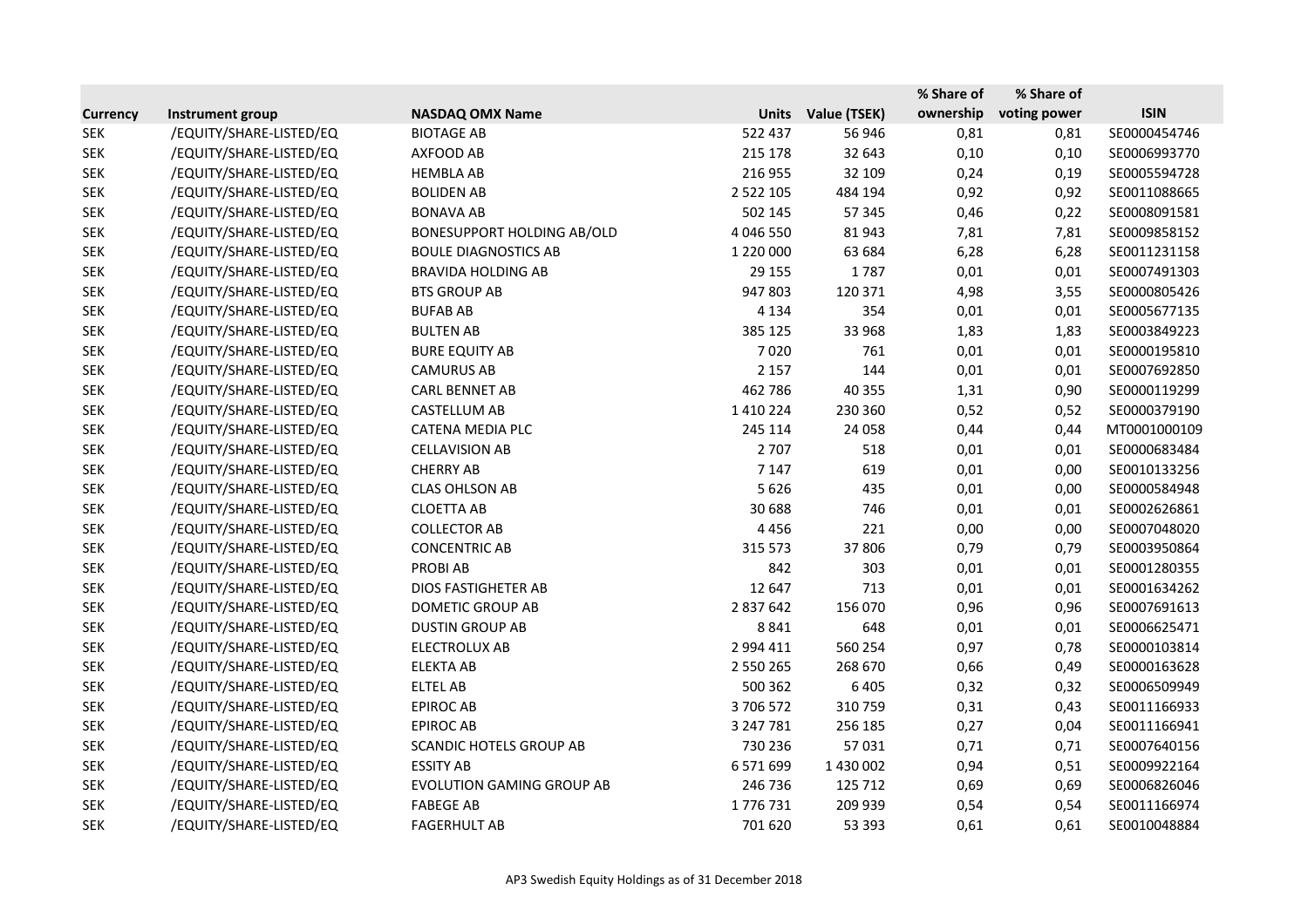|                 |                         |                                         |               |              | % Share of | % Share of   |              |
|-----------------|-------------------------|-----------------------------------------|---------------|--------------|------------|--------------|--------------|
| <b>Currency</b> | Instrument group        | <b>NASDAQ OMX Name</b>                  | <b>Units</b>  | Value (TSEK) | ownership  | voting power | <b>ISIN</b>  |
| <b>SEK</b>      | /EQUITY/SHARE-LISTED/EQ | <b>FASTIGHETS AB BALDER</b>             | 497 929       | 125 478      | 0,28       | 0,18         | SE0000455057 |
| <b>SEK</b>      | /EQUITY/SHARE-LISTED/EQ | <b>FINGERPRINT CARDS AB</b>             | 213 069       | 2 1 5 8      | 0,07       | 0,06         | SE0008374250 |
| <b>SEK</b>      | /EQUITY/SHARE-LISTED/EQ | <b>GARO AB</b>                          | 527 476       | 91570        | 5,27       | 5,27         | SE0008008262 |
| <b>SEK</b>      | /EQUITY/SHARE-LISTED/EQ | <b>GETINGE AB</b>                       | 1 127 651     | 90 099       | 0,41       | 0,26         | SE0000202624 |
| <b>SEK</b>      | /EQUITY/SHARE-LISTED/EQ | <b>GRANGES AB</b>                       | 169 173       | 13 6 18      | 0,22       | 0,22         | SE0006288015 |
| <b>SEK</b>      | /EQUITY/SHARE-LISTED/EQ | <b>GREEN LANDSCAPING HOLDING AB</b>     | 1651000       | 47821        | 4,61       | 4,61         | SE0010985028 |
| <b>SEK</b>      | /EQUITY/SHARE-LISTED/EQ | <b>HALDEX AB</b>                        | 4797          | 331          | 0,01       | 0,01         | SE0000105199 |
| <b>SEK</b>      | /EQUITY/SHARE-LISTED/EQ | HANSA BIOPHARMA AB                      | 784 617       | 217 182      | 1,93       | 1,96         | SE0002148817 |
| <b>SEK</b>      | /EQUITY/SHARE-LISTED/EQ | <b>HEMFOSA FASTIGHETER AB</b>           | 939 383       | 65 663       | 0,53       | 0,56         | SE0007126115 |
| <b>SEK</b>      | /EQUITY/SHARE-LISTED/EQ | <b>HENNES &amp; MAURITZ AB</b>          | 8 3 3 5 0 2 5 | 1050380      | 0,50       | 0,24         | SE0000106270 |
| <b>SEK</b>      | /EQUITY/SHARE-LISTED/EQ | <b>HEXAGON AB</b>                       | 1993 482      | 813 341      | 0,55       | 0,40         | SE0000103699 |
| <b>SEK</b>      | /EQUITY/SHARE-LISTED/EQ | <b>HEXPOL AB</b>                        | 1 294 711     | 90 695       | 0,38       | 0,27         | SE0007074281 |
| <b>SEK</b>      | /EQUITY/SHARE-LISTED/EQ | HIQ INTERNATIONAL AB                    | 801 301       | 37910        | 1,44       | 1,44         | SE0011062728 |
| <b>SEK</b>      | /EQUITY/SHARE-LISTED/EQ | <b>HMS NETWORKS AB</b>                  | 786 708       | 96 765       | 1,68       | 1,68         | SE0009997018 |
| <b>SEK</b>      | /EQUITY/SHARE-LISTED/EQ | <b>HOIST FINANCE AB</b>                 | 9 3 9 4       | 405          | 0,01       | 0,01         | SE0006887063 |
| <b>SEK</b>      | /EQUITY/SHARE-LISTED/EQ | <b>HOLMEN AB</b>                        | 790 836       | 138 349      | 0,47       | 0,14         | SE0011090018 |
| <b>SEK</b>      | /EQUITY/SHARE-LISTED/EQ | <b>HUFVUDSTADEN AB</b>                  | 841839        | 115 248      | 0,40       | 0,08         | SE0000170375 |
| <b>SEK</b>      | /EQUITY/SHARE-LISTED/EQ | <b>HUSQVARNA AB</b>                     | 3 689 065     | 242 372      | 0,64       | 0,23         | SE0001662230 |
| <b>SEK</b>      | /EQUITY/SHARE-LISTED/EQ | IAR SYSTEMS GROUP AB                    | 612 080       | 148735       | 4,38       | 4,12         | SE0005851706 |
| <b>SEK</b>      | /EQUITY/SHARE-LISTED/EQ | ICA-HANDLARNAS FORBUND AB               | 202 023       | 64 001       | 0,10       | 0,10         | SE0000652216 |
| <b>SEK</b>      | /EQUITY/SHARE-LISTED/EQ | <b>INDUSTRIVARDEN AB</b>                | 861 234       | 157 778      | 0,20       | 0,30         | SE0000190126 |
| <b>SEK</b>      | /EQUITY/SHARE-LISTED/EQ | <b>INDUSTRIVARDEN AB</b>                | 1738636       | 311 564      | 0,40       | 0,06         | SE0000107203 |
| <b>SEK</b>      | /EQUITY/SHARE-LISTED/EQ | <b>INDUTRADE AB</b>                     | 12 014        | 2 4 7 0      | 0,01       | 0,01         | SE0001515552 |
| <b>SEK</b>      | /EQUITY/SHARE-LISTED/EQ | <b>INFANT BACTERIAL THERAPEUTICS AB</b> | 510 000       | 72 165       | 4,54       | 3,49         | SE0008015259 |
| <b>SEK</b>      | /EQUITY/SHARE-LISTED/EQ | <b>INSTALCO INTRESSENTER AB</b>         | 2 136 264     | 147 402      | 4,43       | 4,43         | SE0009664253 |
| <b>SEK</b>      | /EQUITY/SHARE-LISTED/EQ | <b>INTRUM AB</b>                        | 570 351       | 117 321      | 0,43       | 0,43         | SE0000936478 |
| <b>SEK</b>      | /EQUITY/SHARE-LISTED/EQ | <b>INVESTMENT AB ORESUND</b>            | 3 9 4 5       | 510          | 0,01       | 0,01         | SE0008321608 |
| <b>SEK</b>      | /EQUITY/SHARE-LISTED/EQ | <b>INVESTOR AB</b>                      | 1 0 9 4 5 5 8 | 413 743      | 0,14       | 0,31         | SE0000107401 |
| <b>SEK</b>      | /EQUITY/SHARE-LISTED/EQ | <b>INVESTOR AB</b>                      | 4 089 597     | 1536053      | 0,53       | 0,11         | SE0000107419 |
| <b>SEK</b>      | /EQUITY/SHARE-LISTED/EQ | <b>INWIDO AB</b>                        | 8 3 8 5       | 466          | 0,01       | 0,01         | SE0006220018 |
| <b>SEK</b>      | /EQUITY/SHARE-LISTED/EQ | <b>IRLAB THERAPEUTICS AB</b>            | 240 000       | 75 600       | 2,96       | 2,96         | SE0009242225 |
| <b>SEK</b>      | /EQUITY/SHARE-LISTED/EQ | <b>ITAB SHOP CONCEPT AB</b>             | 1 500 000     | 22 500       | 1,47       | 0,50         | SE0008375117 |
| <b>SEK</b>      | /EQUITY/SHARE-LISTED/EQ | JM AB                                   | 371 690       | 64 302       | 0,53       | 0,53         | SE0000806994 |
| <b>SEK</b>      | /EQUITY/SHARE-LISTED/EQ | <b>KABE AB</b>                          | 83 210        | 11899        | 0,92       | 0,58         | SE0000107724 |
| <b>SEK</b>      | /EQUITY/SHARE-LISTED/EQ | KAROLINSKA DEVELOPMENT AB               | 6 374 600     | 39 650       | 9,90       | 8,18         | SE0002190926 |
| <b>SEK</b>      | /EQUITY/SHARE-LISTED/EQ | KAROLINSKA DEVELOPMENT AB               | 275 000       | 19 3 60      | 1,82       | 1,82         | SE0009973563 |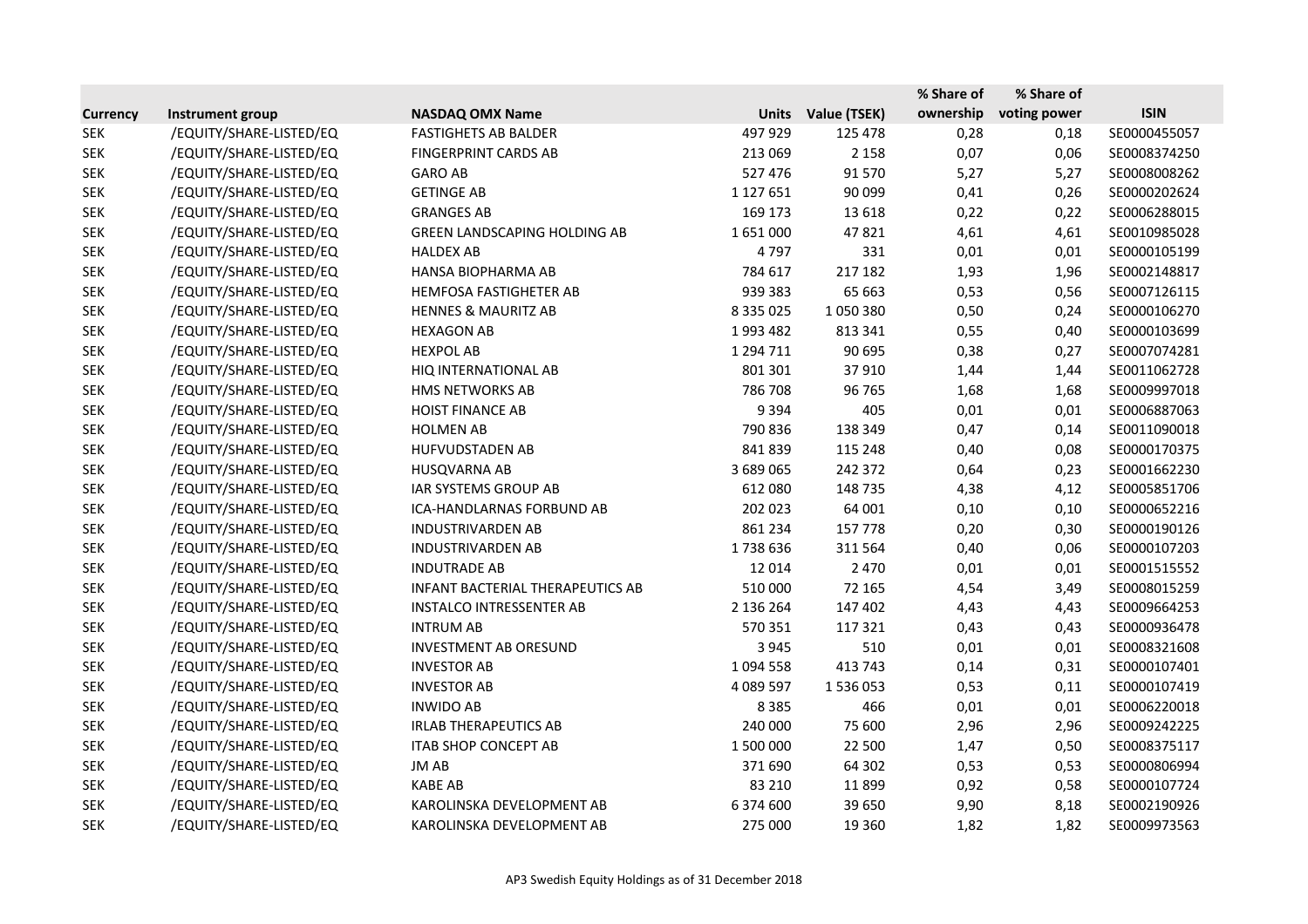|                 |                         |                                    |               |              | % Share of | % Share of   |              |
|-----------------|-------------------------|------------------------------------|---------------|--------------|------------|--------------|--------------|
| <b>Currency</b> | Instrument group        | <b>NASDAQ OMX Name</b>             | <b>Units</b>  | Value (TSEK) | ownership  | voting power | <b>ISIN</b>  |
| <b>SEK</b>      | /EQUITY/SHARE-LISTED/EQ | KINDRED GROUP PLC                  | 1626247       | 132 702      | 0,71       | 0,71         | SE0007871645 |
| <b>SEK</b>      | /EQUITY/SHARE-LISTED/EQ | <b>KINNEVIK AB</b>                 | 1780339       | 380 458      | 0,64       | 0,31         | SE0008373906 |
| <b>SEK</b>      | /EQUITY/SHARE-LISTED/EQ | <b>KLOVERN AB</b>                  | 652 118       | 6704         | 0,07       | 0,04         | SE0006593919 |
| <b>SEK</b>      | /EQUITY/SHARE-LISTED/EQ | <b>KUNGSLEDEN AB</b>               | 1679731       | 105 655      | 0,77       | 0,77         | SE0000549412 |
| <b>SEK</b>      | /EQUITY/SHARE-LISTED/EQ | LAGERCRANTZ GROUP AB               | 685 822       | 59 049       | 0,99       | 0,69         | SE0007603493 |
| <b>SEK</b>      | /EQUITY/SHARE-LISTED/EQ | <b>LEOVEGAS AB</b>                 | 547 442       | 21766        | 0,54       | 0,54         | SE0008091904 |
| <b>SEK</b>      | /EQUITY/SHARE-LISTED/EQ | LINDAB INTERNATIONAL AB            | 104 270       | 6621         | 0,13       | 0,13         | SE0001852419 |
| <b>SEK</b>      | /EQUITY/SHARE-LISTED/EQ | <b>LOOMIS AB</b>                   | 10 3 93       | 2972         | 0,01       | 0,01         | SE0002683557 |
| <b>SEK</b>      | /EQUITY/SHARE-LISTED/EQ | LUNDIN PETROLEUM AB                | 1071010       | 237 122      | 0,31       | 0,31         | SE0000825820 |
| <b>SEK</b>      | /EQUITY/SHARE-LISTED/EQ | MALMBERGS ELEKTRISKA AB            | 239 412       | 19 344       | 2,99       | 1,58         | SE0000507659 |
| <b>SEK</b>      | /EQUITY/SHARE-LISTED/EQ | <b>MEDICOVER AB</b>                | 786 885       | 57 679       | 0,58       | 0,09         | SE0009778848 |
| <b>SEK</b>      | /EQUITY/SHARE-LISTED/EQ | <b>MEKONOMEN AB</b>                | 5 3 0 4       | 485          | 0,01       | 0,01         | SE0002110064 |
| <b>SEK</b>      | /EQUITY/SHARE-LISTED/EQ | MILLICOM INTERNATIONAL CELLULAR SA | 456 299       | 256 212      | 0,45       | 0,45         | SE0001174970 |
| <b>SEK</b>      | /EQUITY/SHARE-LISTED/EQ | MIPS AB                            | 1815655       | 197 543      | 7,18       | 7,18         | SE0009216278 |
| <b>SEK</b>      | /EQUITY/SHARE-LISTED/EQ | MODERN TIMES GROUP MTG AB          | 197 488       | 57864        | 0,29       | 0,27         | SE0000412371 |
| <b>SEK</b>      | /EQUITY/SHARE-LISTED/EQ | MOMENTUM GROUP AB                  | 462 014       | 37 192       | 1,63       | 1,22         | SE0009922305 |
| <b>SEK</b>      | /EQUITY/SHARE-LISTED/EQ | <b>REZIDOR HOTEL GROUP</b>         | 14 0 86       | 578          | 0,01       | 0,01         | SE0001857533 |
| <b>SEK</b>      | /EQUITY/SHARE-LISTED/EQ | <b>MYCRONIC AB</b>                 | 409 914       | 48 411       | 0,42       | 0,42         | SE0000375115 |
| <b>SEK</b>      | /EQUITY/SHARE-LISTED/EQ | <b>NCAB GROUP AB</b>               | 666 667       | 57 333       | 3,96       | 3,96         | SE0011167956 |
| <b>SEK</b>      | /EQUITY/SHARE-LISTED/EQ | NCC AB                             | 127926        | 17628        | 0,12       | 0,06         | SE0000117970 |
| <b>SEK</b>      | /EQUITY/SHARE-LISTED/EQ | NEDERMAN HOLDING AB                | 1 285 863     | 115 728      | 3,66       | 3,66         | SE0011204510 |
| <b>SEK</b>      | /EQUITY/SHARE-LISTED/EQ | <b>NETENT AB</b>                   | 848 730       | 31021        | 0,35       | 0,16         | SE0011089200 |
| <b>SEK</b>      | /EQUITY/SHARE-LISTED/EQ | NEW WAVE GROUP AB                  | 195 463       | 9 2 6 5      | 0,29       | 0,08         | SE0000426546 |
| <b>SEK</b>      | /EQUITY/SHARE-LISTED/EQ | NIBE INDUSTRIER AB                 | 2 030 992     | 184 658      | 0,40       | 0,20         | SE0008321293 |
| <b>SEK</b>      | /EQUITY/SHARE-LISTED/EQ | <b>NOBIA AB</b>                    | 17 24 2       | 849          | 0,01       | 0,01         | SE0000949331 |
| <b>SEK</b>      | /EQUITY/SHARE-LISTED/EQ | <b>NOBINA AB</b>                   | 2 3 3 2 7 8 8 | 139 734      | 2,64       | 2,64         | SE0007185418 |
| <b>SEK</b>      | /EQUITY/SHARE-LISTED/EQ | <b>NOLATO AB</b>                   | 2895          | 1061         | 0,01       | 0,01         | SE0000109811 |
| <b>SEK</b>      | /EQUITY/SHARE-LISTED/EQ | <b>NORDEA BANK ABP</b>             | 22 230 092    | 1657920      | 0,55       | 0,55         | FI4000297767 |
| <b>SEK</b>      | /EQUITY/SHARE-LISTED/EQ | NORDIC WATERPROOFING HOLDING AS    | 638 916       | 45 5 5 5     | 2,65       | 2,65         | DK0060738409 |
| <b>SEK</b>      | /EQUITY/SHARE-LISTED/EQ | <b>NOTE AB</b>                     | 1 4 1 5 0 0 0 | 30 210       | 4,90       | 4,90         | SE0001161654 |
| <b>SEK</b>      | /EQUITY/SHARE-LISTED/EQ | <b>NYFOSA AB</b>                   | 939 383       | 40 163       | 0,56       | 0,56         | SE0011426428 |
| <b>SEK</b>      | /EQUITY/SHARE-LISTED/EQ | OEM INTERNATIONAL AB               | 445 038       | 84 780       | 1,92       | 0,67         | SE0005876968 |
| <b>SEK</b>      | /EQUITY/SHARE-LISTED/EQ | <b>ONCOPEPTIDES AB</b>             | 3 1 6 7       | 416          | 0,01       | 0,01         | SE0009414576 |
| <b>SEK</b>      | /EQUITY/SHARE-LISTED/EQ | ORIFLAME HOLDING AG                | 62 495        | 12 3 8 0     | 0,11       | 0,11         | CH0256424794 |
| <b>SEK</b>      | /EQUITY/SHARE-LISTED/EQ | PANDOX AB                          | 624 869       | 91 606       | 0,37       | 0,20         | SE0007100359 |
| <b>SEK</b>      | /EQUITY/SHARE-LISTED/EQ | PEAB AB                            | 990 452       | 71 709       | 0,33       | 0,16         | SE0000106205 |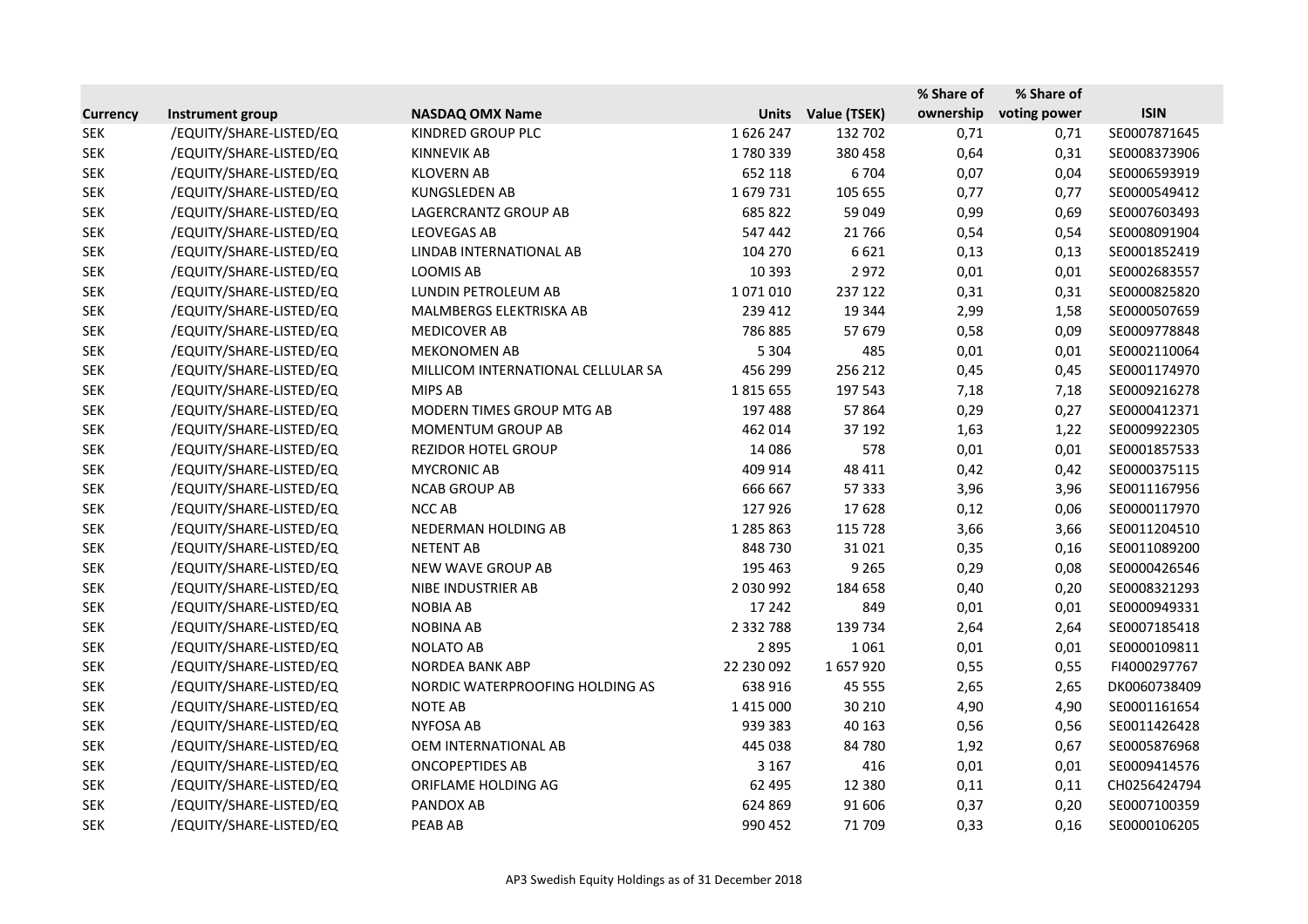|                 |                         |                                    |               |              | % Share of | % Share of   |              |
|-----------------|-------------------------|------------------------------------|---------------|--------------|------------|--------------|--------------|
| <b>Currency</b> | Instrument group        | <b>NASDAQ OMX Name</b>             | <b>Units</b>  | Value (TSEK) | ownership  | voting power | <b>ISIN</b>  |
| <b>SEK</b>      | /EQUITY/SHARE-LISTED/EQ | <b>RATOS AB</b>                    | 1031179       | 24 006       | 0,32       | 0,09         | SE0000111940 |
| <b>SEK</b>      | /EQUITY/SHARE-LISTED/EQ | RAYSEARCH LABORATORIES AB          | 581740        | 56 138       | 1,70       | 0,53         | SE0000135485 |
| <b>SEK</b>      | /EQUITY/SHARE-LISTED/EQ | RECIPHARM AB                       | 1470086       | 166 414      | 2,17       | 0,72         | SE0005757267 |
| <b>SEK</b>      | /EQUITY/SHARE-LISTED/EQ | <b>REJLERS AB</b>                  | 584 575       | 41 154       | 3,23       | 1,73         | SE0000123671 |
| <b>SEK</b>      | /EQUITY/SHARE-LISTED/EQ | <b>RESURS HOLDING AB</b>           | 15 9 11       | 870          | 0,01       | 0,01         | SE0007665823 |
| <b>SEK</b>      | /EQUITY/SHARE-LISTED/EQ | SAAB AB                            | 531 557       | 163 613      | 0,39       | 0,34         | SE0000112385 |
| <b>SEK</b>      | /EQUITY/SHARE-LISTED/EQ | <b>SAAB AB</b>                     | 2 3 2 6       | 710          | 0,00       | 0,00         | SE0011984772 |
| <b>SEK</b>      | /EQUITY/SHARE-LISTED/EQ | SAGAX AB                           | 12 113 829    | 1569952      | 4,36       | 3,04         | SE0005127818 |
| <b>SEK</b>      | /EQUITY/SHARE-LISTED/EQ | SANDVIK AB                         | 8 605 671     | 1087327      | 0,69       | 0,69         | SE0000667891 |
| <b>SEK</b>      | /EQUITY/SHARE-LISTED/EQ | SAS AB                             | 27 6 69       | 576          | 0,01       | 0,01         | SE0003366871 |
| <b>SEK</b>      | /EQUITY/SHARE-LISTED/EQ | <b>SCANDI STANDARD AB</b>          | 7644          | 473          | 0,01       | 0,01         | SE0005999760 |
| <b>SEK</b>      | /EQUITY/SHARE-LISTED/EQ | <b>SECTRA AB</b>                   | 144 904       | 27 384       | 0,38       | 0,23         | SE0011452234 |
| <b>SEK</b>      | /EQUITY/SHARE-LISTED/EQ | <b>SECURITAS AB</b>                | 2 303 822     | 327719       | 0,63       | 0,44         | SE0000163594 |
| <b>SEK</b>      | /EQUITY/SHARE-LISTED/EQ | SKANDINAVISKA ENSKILDA BANKEN AB   | 12 880 736    | 1 109 031    | 0,59       | 0,59         | SE0000148884 |
| <b>SEK</b>      | /EQUITY/SHARE-LISTED/EQ | <b>SKANSKA AB</b>                  | 3 248 792     | 458 080      | 0,77       | 0,54         | SE0000113250 |
| <b>SEK</b>      | /EQUITY/SHARE-LISTED/EQ | <b>SKF AB</b>                      | 3 985 576     | 535 861      | 0,88       | 0,53         | SE0000108227 |
| <b>SEK</b>      | /EQUITY/SHARE-LISTED/EQ | <b>SKISTAR AB</b>                  | 147 440       | 30 5 20      | 0,38       | 0,27         | SE0000241614 |
| <b>SEK</b>      | /EQUITY/SHARE-LISTED/EQ | <b>SSAB AB</b>                     | 30799         | 939          | 0,00       | 0,01         | SE0000171100 |
| <b>SEK</b>      | /EQUITY/SHARE-LISTED/EQ | <b>SSAB AB</b>                     | 9 217 590     | 229 702      | 0,90       | 2,45         | SE0000120669 |
| <b>SEK</b>      | /EQUITY/SHARE-LISTED/EQ | <b>SSM HOLDING AB</b>              | 915 840       | 8 1 7 8      | 2,33       | 2,33         | SE0009663511 |
| <b>SEK</b>      | /EQUITY/SHARE-LISTED/EQ | SVENSKA CELLULOSA AB SCA           | 4 3 8 4 7 7 3 | 301 322      | 0,62       | 0,34         | SE0000112724 |
| <b>SEK</b>      | /EQUITY/SHARE-LISTED/EQ | SVENSKA HANDELSBANKEN AB           | 15 176 456    | 1491846      | 0,78       | 0,79         | SE0007100599 |
| <b>SEK</b>      | /EQUITY/SHARE-LISTED/EQ | <b>SWECO AB</b>                    | 10 3 94       | 2047         | 0,01       | 0,00         | SE0000489098 |
| <b>SEK</b>      | /EQUITY/SHARE-LISTED/EQ | <b>SWEDBANK AB</b>                 | 9 801 931     | 1938332      | 0,87       | 0,87         | SE0000242455 |
| <b>SEK</b>      | /EQUITY/SHARE-LISTED/EQ | <b>SWEDISH MATCH AB</b>            | 1538774       | 537 186      | 0,87       | 0,87         | SE0000310336 |
| <b>SEK</b>      | /EQUITY/SHARE-LISTED/EQ | SWEDISH ORPHAN BIOVITRUM AB        | 1 260 910     | 243 356      | 0,46       | 0,46         | SE0000872095 |
| <b>SEK</b>      | /EQUITY/SHARE-LISTED/EQ | SYSTEMAIR AB                       | 426 916       | 41 3 25      | 0,82       | 0,82         | SE0002133975 |
| <b>SEK</b>      | /EQUITY/SHARE-LISTED/EQ | INTERNATIONELLA ENGELSKA SKOLAN AB | 594 493       | 43 755       | 1,48       | 1,48         | SE0008585525 |
| <b>SEK</b>      | /EQUITY/SHARE-LISTED/EQ | TELE2 AB                           | 2 551 604     | 288 204      | 0,37       | 0,29         | SE0005190238 |
| <b>SEK</b>      | /EQUITY/SHARE-LISTED/EQ | TELEFONAKTIEBOLAGET LM ERICSSON    | 25 554 329    | 1991193      | 0,77       | 0,45         | SE0000108656 |
| <b>SEK</b>      | /EQUITY/SHARE-LISTED/EQ | TELIA CO AB                        | 25 993 014    | 1091187      | 0,60       | 0,60         | SE0000667925 |
| <b>SEK</b>      | /EQUITY/SHARE-LISTED/EQ | THULE GROUP AB                     | 13 633        | 2 2 1 0      | 0,01       | 0,01         | SE0006422390 |
| <b>SEK</b>      | /EQUITY/SHARE-LISTED/EQ | <b>TOBILAB</b>                     | 154 556       | 4 1 8 5      | 0,16       | 0,16         | SE0002591420 |
| <b>SEK</b>      | /EQUITY/SHARE-LISTED/EQ | <b>TRELLEBORG AB</b>               | 2 145 599     | 298 989      | 0,79       | 0,41         | SE0000114837 |
| <b>SEK</b>      | /EQUITY/SHARE-LISTED/EQ | MUNTHERS GROUP AB                  | 187 673       | 6381         | 0,10       | 0,10         | SE0009806607 |
| <b>SEK</b>      | /EQUITY/SHARE-LISTED/EQ | HANDICARE GROUP AB                 | 42 937        | 1417         | 0,07       | 0,07         | SE0010298109 |